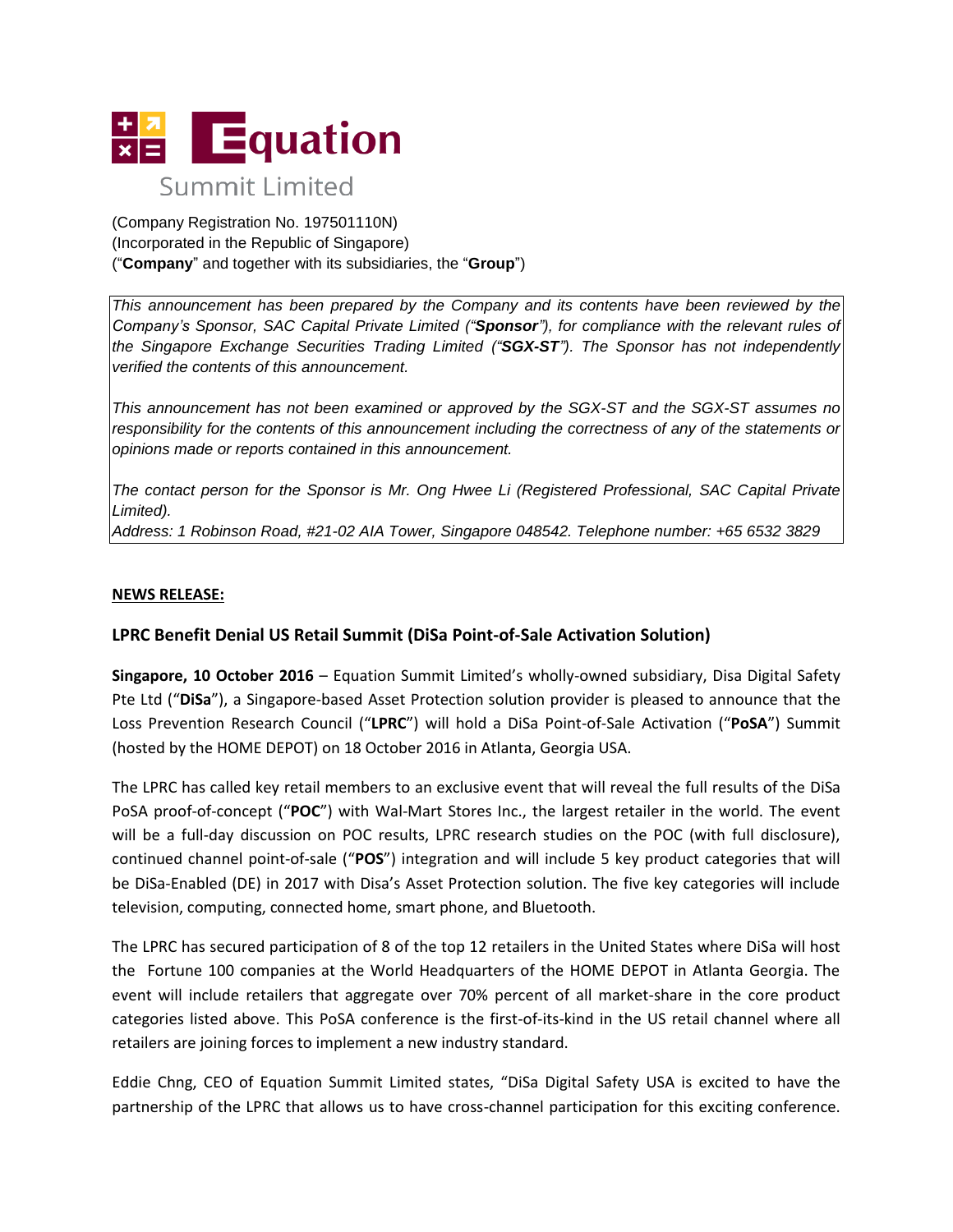We look forward to setting the digital standard that will allow retailers to sell more products for years to come."

## **About The LPRC (Loss Prevention Research Council)**

The LPRC is an industry group comprises leading retailers, solution providers and scientists centred at the University of Florida in Gainesville. The LPRC conducts research to develop crime and loss prevention/control solutions that improve the performance of its members and the retail industry. Currently, the LPRC has over 90 members and is chaired by Dr. Read Hayes. The group conducts academic studies based in classroom as well as in retail stores. The LPRC was founded in 2001 and is currently in its 15<sup>th</sup> year of operation. With key retail members from Sterling Jewelers, Rite Aid to Home Depot, Walmart and Best Buy. The LPRC is home to 13 industry Working Groups with focus on various issues facing omni-channel retailers. LPRC belongs to various industry affiliations including but not limited to: LP Magazine, National Retail Federation, Retail Industry Leaders Association, LP Foundation and FMI (Food Marketing Institute).

# **About Disa Digital Safety Pte Ltd**

Disa Digital Safety Pte Ltd is a Singapore-based technology solutions provider that specializes in research and development of cutting-edge security ("DiSa Asset Protection System") and digital authentication ("QuickCheck") solutions.

DiSa Asset Protection System, the world's first anti-theft protection technology a digital lock on consumer electronic products. DiSa Asset Protection System allows the manufacturers and retailers of consumer electronic products to prevent theft by integrating DiSa Asset Protection System codes into their products during the manufacturing process by making it inoperable at the point-of-manufacturing until the point-of-sale at retail stores.

DiSa Asset Protection System has won several awards for technology innovation including two recognition of Achievement Awards for its innovative features at the 2009 Plus X Award Technology Conference in Cologne, Germany.

QuickCheck is a digital authentication solution that is capable of verifying the authenticity of a product instantaneously. It allows the consumers to validate the authenticity of a product in real time prior to a purchase decision via their own devices. This is done through the scanning of a unique barcode ("QC Code") that is applied or printed on the packaging of the products. All it takes to authenticate is a smart phone with location service.

## [www.digital-safety.sg](http://www.digital-safety.sg/)

## [www.digital-safety.us](http://www.digital-safety.us/)

## **About Equation Summit Limited**

Equation Summit Limited is an investment holding company listed on the SGX Catalist. It is also involved in integrated electronic waste recycling services including recovery/refinery of ferrous, non-ferrous and precious metals as well as recycling of cathode ray tubes ("CRT") and other end of life products; energy auditing management and professional engineering consultancy services; sales and distribution of audio,